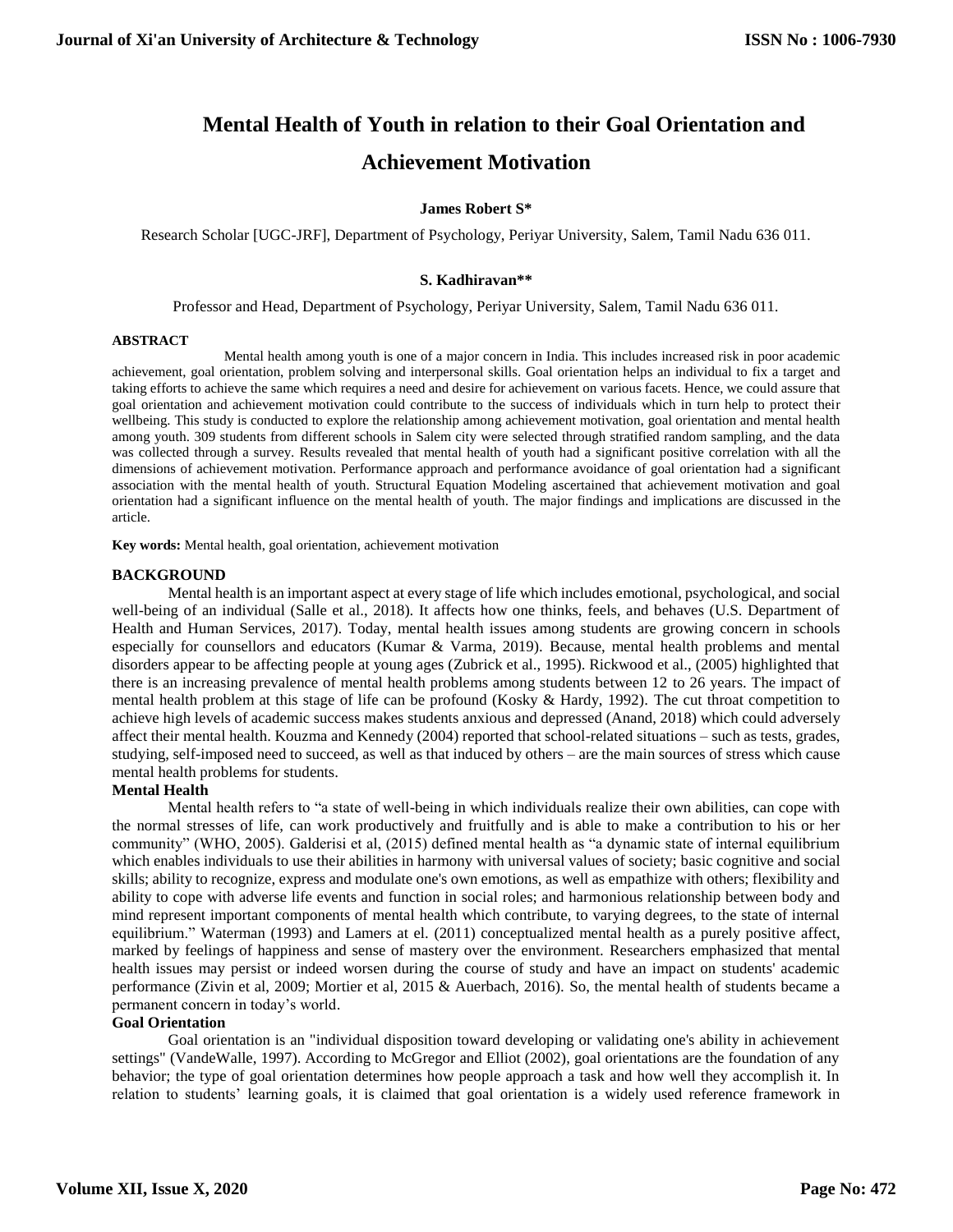educational psychology (Nicholls, 1984). It refers to the purposes or reasons that students follow to guide their conduct in academic situations (Usan et al., 2019).

Goal orientation also captures how individuals regulate attention and effort in achievement situations (DeShon & Gillespie 2005; VandeWalle, 1997). Goal orientated students have predominantly used a trichotomous framework of achievement motivation (DeShon & Gillespie, 2005; Elliot et al., 2005; VandeWalle, 1997). Students with performance goal orientation try to prove their competence by getting good grades or performing better than other students (Nuthanap, 2007). On the other hand, students with a task goal orientation are motivated by a desire to increase their knowledge on a subject and enjoy learning (Adegboyega, 2018).

#### **Achievement Motivation**

Achievement motivation refers to one's determination to succeed in academic studies, and includes academic aspiration and attitude towards school (Adegboyega, 2018). It reflects a pattern of actions and feelings concerned with striving to achieve internalized standard of excellence in performance (Gesinde, 2000). Martinez (2001) found that high levels of motivation to achieve increase student retention rates. Educational researchers have demonstrated achievement motivation as a strong predictor of success, perceived accomplishment, and academic ability (Liao et al., 2012 & Hart et al., 2009). Jarvenoja (2010) suggested that motivation results in an active process by which individuals continue to do a task to fulfill their purposes.

Achievement motivation also ensures that students utilize their time and energy to achieve the standard objectives set before them (Nuthana & Yenagi, 2009). Achievement oriented behaviour is a function of a number of factors including the motive to succeed, the motive to avoid failure, the perceived probability of success and the incentive value of success (Paul, 1982).

#### **NEED FOR THE STUDY**

Gomez-Fraguela et al., (2008) highlighted that students go through many personal and contextual situations that strongly affect their development during the learning processes in schools. Dimitrov (2017) opined that there are heavy demands made by the society on students to perform various roles, many of which are undefined, inconsistent and unachievable in the present socio-cultural, economic and bureaucratic contexts of our society, causing heavy stress on students. Bataineh (2013) reported that academic overloads, inadequate time to study, low motivation, and high family expectations were causing stress that leads to mental health issues among students. Kadhiravan (2012) posited that parents want their children to succeed everywhere and expect them to have opportunities for advancement. Thus, students who do not possess the necessary strategies and competencies to successfully meet the demands of academic life, might take a negative attitude towards schooling (Palacio et al., 2012), lose interest in their studies (Salanova et al., 2014), have doubts about their own personal capacity in completing them or even feel physically and psychologically exhausted (Esteve, 2008). These kind of factors result in decreased motivation among students which could reduce their academic performance, and could even lead them to abandon their studies early (De Andrade, 2007; Sbicigo & Dell'Aglio, 2013). Levitt et al., (2007) postulated that identifying youth at early stages of mental health problems and offering them effective treatment is very important. There is a growing recognition that attention to students' mental health functioning in schools would promote learning and helps to prevent numerous negative consequences associated with untreated mental health problems (Ringeisen et al., 2003). Studies have suggested that mental health problems are significant barriers to learning and academic achievement (Atkins et al., 2003; Catalano et al., 2004). The role of goal orientation on students' achievement has been emphasized in various subject areas (Fuchs et al., 2003; Glaser & Brunstein, 2007; Howse et al., 2003; Patrick, Ryan & Kaplan, 2007; Pintrich, 2000; Torrance et al., 2007). Achievement motivation is an essential skill for students' academic success and to set their goals. Hence the present study on influence of goal orientation and achievement motivation on mental health among students is the need of hour.

#### **RESEARCH METHOD**

Survey method was adopted in this study. 300 Higher Secondary School students from six different schools in Harur Taluk of Dharmapuri District were selected through stratified random sampling. Mental Health Inventory by Augustine (1988), Goal Orientation Measure by Zweic and Webster (2004) and Achievement Motivation Scale by Shah Beena (1986) were used to collect the data.

Mental Health Inventory is a self-report questionnaire consisted of 60 statements. There are two response categories viz, "Yes" and "No". The test-retest reliability is 0.7 and split-half reliability is 0.83. The divergent validity is 0.18 and convergent validity is 0.62.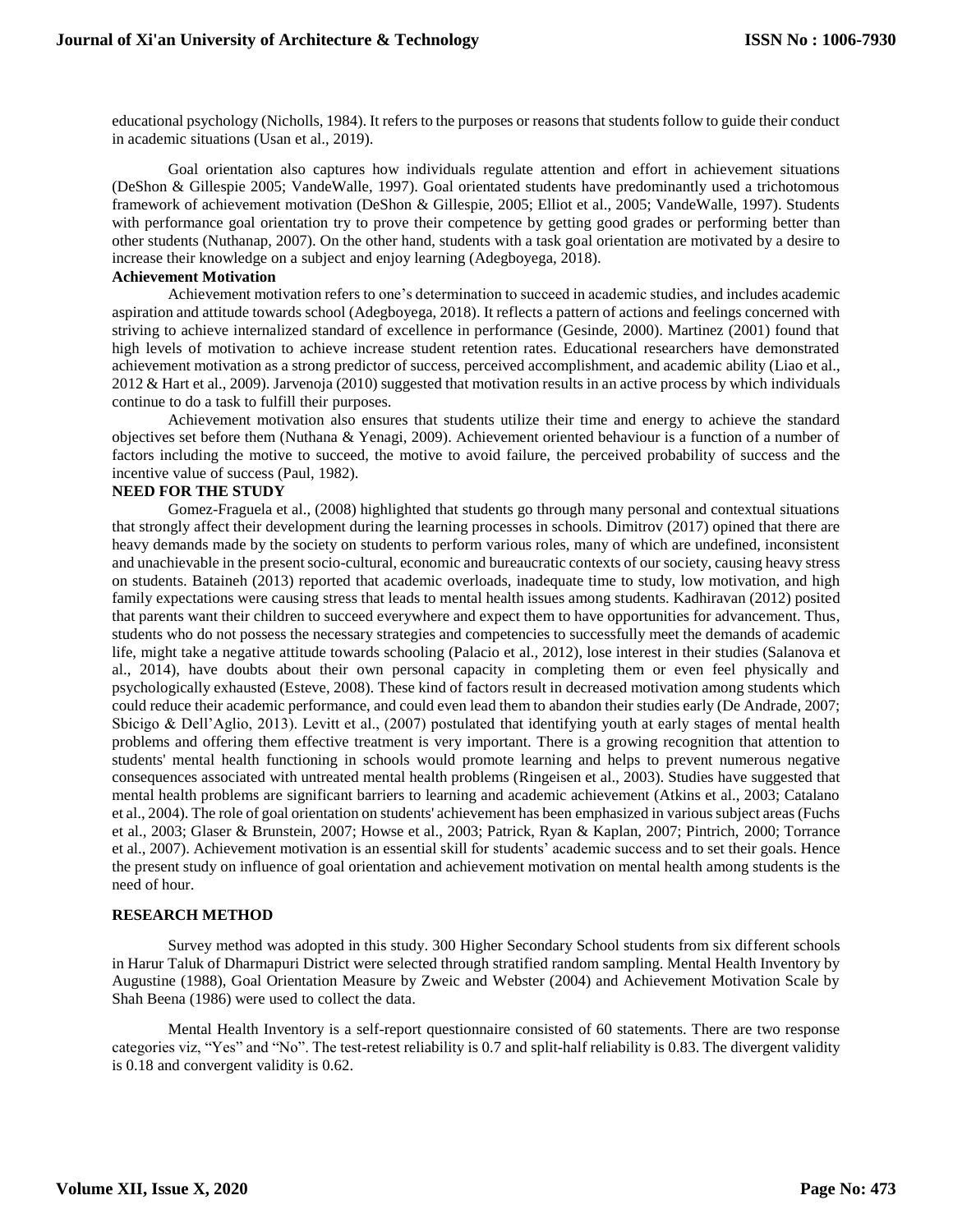The Goal Orientation Measure consisted of 21 statements which explore three dimensions such as Performance approach, Performance avoidance and Learning orientation. There are seven response categories ranging from "Strongly disagree" to "Strongly agree". Internal consistency reliability for the three dimensions are 0.85, 0.82 and 0.69 respectively. The convergent validity are 0.87, 0.79 and 0.81 respectively.

Achievement Motivation Scale consisted of 40 statements which explore four dimensions such as Academic Success, Vocational achievement, Social achievement and Skill achievement. The split-half reliability is 0.79 and the test-retest coefficient is 0.71. Predictive validity of the tool is 0.84. The investigators have re-established the reliability of tools and the Cronbach alpha values are found to be 0.81 for mental health inventory, 0.93 for goal orientation measure and 0.7 for achievement motivation scale.

The investigators visited all the six schools personally and collected data. Out of 300 data collected, some of them were found to be skewed and incomplete. Hence, only 263 data were considered for final analysis.

## **RESULTS AND DISCUSSION**

| Table 1: Difference in academic motivation, goal orientation and mental health among youth based on their gender |  |
|------------------------------------------------------------------------------------------------------------------|--|
|------------------------------------------------------------------------------------------------------------------|--|

|                               |       | <b>Boys</b> (139) |                | <b>Girls</b> (124) |             |  |
|-------------------------------|-------|-------------------|----------------|--------------------|-------------|--|
| <b>Variables</b>              | $M1$  | SD <sub>1</sub>   | $\mathbf{M}_2$ | SD <sub>2</sub>    | 't' value   |  |
| Academic Success              | 21.81 | 2.68              | 23.94          | 3.81               | $5.28*$     |  |
| Vocational achievement        | 27.18 | 4.77              | 27.65          | 5.11               | $0.77^{NS}$ |  |
| Social achievement            | 23.53 | 2.94              | 22.22          | 2.75               | $3.71*$     |  |
| Skill achievement             | 24.33 | 4.30              | 24.24          | 4.07               | $0.17^{NS}$ |  |
| Achievement motivation: Total | 96.81 | 8.61              | 98.07          | 9.56               | $1.12^{NS}$ |  |
| Performance approach          | 29.17 | 4.38              | 27.03          | 3.71               | $4.23*$     |  |
| Performance avoidance         | 26.77 | 4.67              | 27.46          | 4.58               | $1.21^{NS}$ |  |
| Learning orientation          | 28.67 | 4.44              | 27.48          | 3.71               | $2.35*$     |  |
| <b>Mental Health</b>          | 48.65 | 5.97              | 45.41          | 9.35               | $3.38*$     |  |
| .                             |       |                   |                |                    |             |  |

\* Significant at 0.05 level NS Not significant

From table 1, it is noticed that girls had higher scores in academic success whereas boys had in social achievement. In general, girls earn higher grades in academics (American Association of University Women Educational Foundation [AAUWEF], 1998; N. S. Cole, 1997; Pomerantz et al., 2002), and graduate from high school with higher overall GPAs than their male counterparts (Perkins et al., 2004). People with better social achievement may engage in interpersonal behaviours and represent broad orientations towards achieving social competence (Ryan & Shim, 2006, 2008). In Indian society, boys do not have any restriction to socialize with others unlike girls. Hence, a high social achievement skills of boys is understandable. Further, the boys had significantly higher score in performance approach and learning orientation of goal orientation. Bouffard et al., (1995) highlighted that girls have higher goal orientation skills than boys and the present finding is contradictory.

Boys had a better mental health than girls. Mental health of an individual is influenced by many social and psychological factors. In Indian society males are more socially active whereas females are still suppressed and they experience a lot of family and social pressures. Hence, it is obvious that boys have a better mental health. The present finding is supported by Afifi (2007) stated that girls are more likely to experience mental health problems like depression.

*Table 2: Difference in achievement motivation, goal orientation and mental health among youth based on their stream of study*

|                        |                | Science (138)   | Arts $(125)$   |                 |             |
|------------------------|----------------|-----------------|----------------|-----------------|-------------|
| <b>Variables</b>       | $\mathbf{M}_1$ | SD <sub>1</sub> | $\mathbf{M}_2$ | SD <sub>2</sub> | 't' value   |
| Academic Success       | 22.57          | 2.74            | 23.07          | 4.05            | $1.15^{NS}$ |
| Vocational achievement | 27.59          | 4.95            | 27.20          | 4.93            | $0.63^{NS}$ |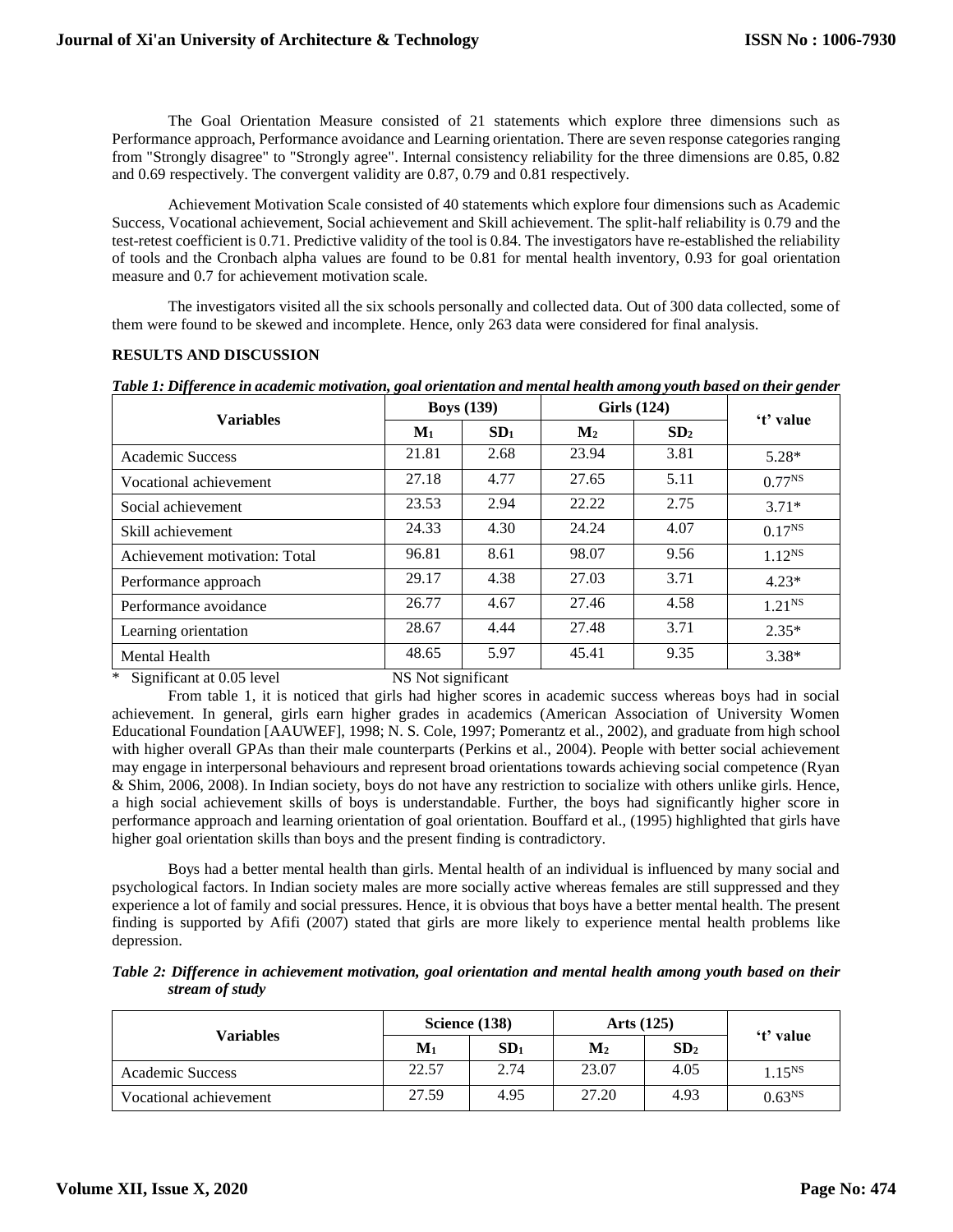| Social achievement            | 22.91 | 2.83 | 22.91 | 3.03 | 0.02 <sup>NS</sup> |
|-------------------------------|-------|------|-------|------|--------------------|
| Skill achievement             | 23.09 | 3.39 | 25.62 | 4.58 | $5.12*$            |
| Achievement motivation: Total | 96.15 | 8.23 | 98.78 | 9.76 | $2.37*$            |
| Performance approach          | 27.43 | 3.79 | 28.97 | 4.51 | $3.01*$            |
| Performance avoidance         | 27.36 | 5.01 | 26.80 | 4.18 | $0.99^{NS}$        |
| Learning orientation          | 27.70 | 4.24 | 28.55 | 4.01 | 1.66 <sup>NS</sup> |
| <b>Mental Health</b>          | 44.76 | 9.05 | 49.73 | 5.32 | $5.35*$            |

\* Significant at 0.05 level NS Not significant

It is observed from the table 2 that students from arts stream had a better skill achievement and performance approach goal orientation. Art students are more inclined to base their identities on the notion of being skilled and goal-oriented than science students (Furnham et al., 2011). Arts stream is part of a comprehensive education which promotes positive changes in the school environment and improved student performance.

It is also found that arts students had a better mental health than the science students. Singh (2015) opined that students from arts stream spend more time with their friends and they are more stable as they possess the ability to control and direct their emotions according to the situations. At the same time Pant and Srivastava (2019) reported that students did not significantly differ based on their stream of study.

#### *Table 3: Correlation between achievement motivation and mental health among youth*

| <b>Variables</b> | Academic<br><b>Success</b> | Vocational<br>achievement      | Social achievement | Skill achievement |
|------------------|----------------------------|--------------------------------|--------------------|-------------------|
| Mental Health    | $0.16^*$                   | $\Lambda$ <sup>2</sup><br>U.4J | $0.19^{*}$         | $\sim$ 4 $\%$     |

\* Significant at 0.05 level

From table 3, it is noticed that mental health of students had a significant positive relationship with all the dimensions of achievement motivation such as academic success, vocational achievement, social achievement and skill achievement. Students with high achievement motivation try to master difficult challenges, set realistic goals, and are willing to take risks which could enhance their mental health. Hence the positive association between mental health and achievement motivation is quite understandable. Kumar and Varma (2019) found that mental health of the students is positively correlated with their achievement motivation which supports the present finding.

#### *Table 4: Correlation between goal orientation and mental health among youth*

| $ -$<br>/ariables                                                                          | armango<br>approach<br>nce<br>ча | avoidance<br>ormance. | $\alpha$<br>orientation<br>. и г |
|--------------------------------------------------------------------------------------------|----------------------------------|-----------------------|----------------------------------|
| Menta <sup>-</sup><br>Health                                                               | $\mathbf{a}$<br>∪.∠J             | ∽<br>--<br>v. J       | 0.06                             |
| $C_{\text{const}}$ $\epsilon_{\text{const}}$ of 0.6 layed<br>ste.<br>$\tilde{\phantom{a}}$ |                                  |                       |                                  |

\* Significant at 0.05 level

From table 4, it is observed that mental health of the students had a significant positive relationship with performance approach of goal orientation. Performance approach orientation is associated with a strong desire toward achieving well (Sideridis, 2005), which could result in sound mental health. It is noticed from the table that mental health had a significant negative relationship with performance avoidance of goal orientation. Students with performance-avoidance goals try avoid failure in front of others which could obviously result in poor mental health. Hence the negative relationship between mental health and performance avoidance is logical.

## *Table 5: Influence of achievement motivation and goal orientation on mental health among youth*

|                               |               |      | Unstandardized |      | 't' value     |                            |
|-------------------------------|---------------|------|----------------|------|---------------|----------------------------|
| Independent                   | Dependent     |      | coefficient    | Beta | (Sig. at)     | Model                      |
| Variables                     | Variable      | B    | S.E            |      | $0.05$ level) | Summary                    |
| <b>Academic Success</b>       |               | 0.31 | 0.12           | 0.14 | 2.68          |                            |
| Vocational achievement        |               | 0.49 | 0.08           | 0.31 | 5.63          |                            |
| Skill achievement             |               | 0.39 | 0.09           | 0.21 | 4.03          |                            |
| Achievement motivation: Total | Mental health | 0.44 | 0.05           | 0.50 | 9.37          | $F = 20.45$                |
| Performance approach          |               | 0.30 | 0.09           | 0.16 | 3.11          | $R = 0.60$<br>$R^2 = 0.36$ |
| Performance avoidance         |               | 0.42 | 0.09           | 0.24 | 4.62          |                            |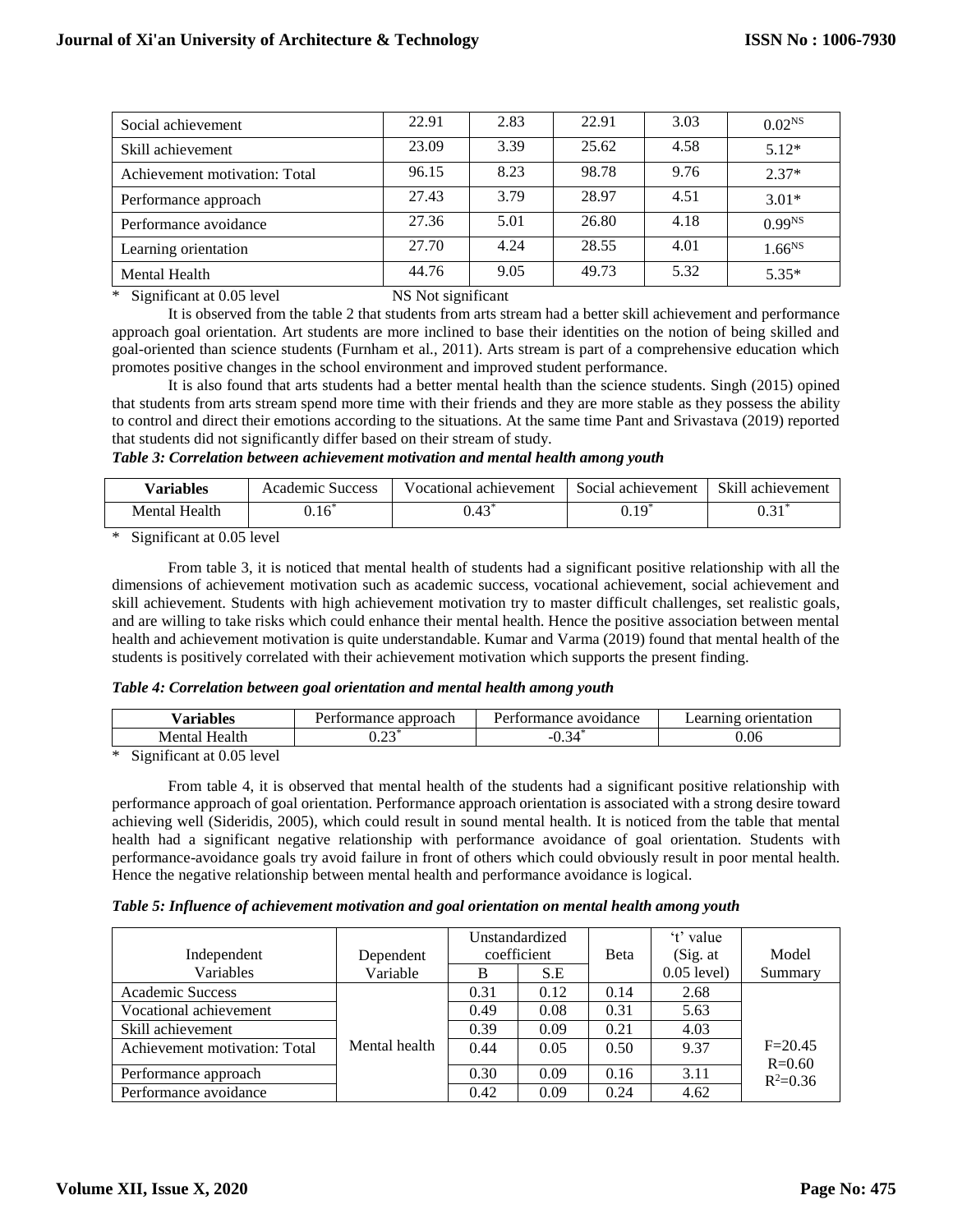| orientat<br>лог<br>гшвэ                 |                  | ററ<br>$J. \angle U$ | OS         |             | $\angle .08$ |             |        |
|-----------------------------------------|------------------|---------------------|------------|-------------|--------------|-------------|--------|
| $H_{r\cap m}$<br>noticed<br>tohle<br>10 | academic<br>that | 01100000            | wocational | achiavamant | ond<br>C Z H | achiavamant | $\sim$ |

From table 5, it is noticed that academic success, vocational achievement and skill achievement of achievement motivation had a significant influence on mental health of the students. Kumar and Varma (2019) opined that high achievement motivation generally ensures higher rate of success; and forms the basis for a good life (Brunstein & Maier, 2005) which may enhance mental health. Accordino et al., (2000) highlighted that mental health of the students tend to influence their achievement motivation.

It is also noticed that all the dimensions of goal orientation had a significant influence on mental health of the students. Broussard and Garrison (2004) reported that higher level of goal orientation is related to greater academic achievement in students. Greater academic achievement will lead to sound mental health as well.

Structural equation modeling (SEM) is utilized for representing, estimating, and testing a network of relationships between latent constructs (goal orientation & achievement motivation) and measured variable (mental health). SEM was used to determine whether this model is valid. Model's parameters were estimated and the resulting model implied covariance matrices are consistent with one another. Hence, the structural equation model can be considered a plausible explanation for relations between the measures, and the model fit summary is presented in table 6.

|  | Table 6: Model fit summary and structural models comparison $(N=263)$ |  |
|--|-----------------------------------------------------------------------|--|
|  |                                                                       |  |

| <b>Indices</b> | <b>Obtained Values</b> | <b>Suggested values</b> | <b>References</b>   |
|----------------|------------------------|-------------------------|---------------------|
| Chi-Square     | 1.49                   |                         | Kline, 2005         |
| <b>GFI</b>     | 0.99                   | >0.90                   | Hair et al.2006     |
| <b>AGFI</b>    | 0.95                   | >0.90                   | Daire et al.2008    |
| <b>CFI</b>     | 0.90                   | >0.90                   | Hu and Bentler.1999 |
| <b>SRMR</b>    | 0.05                   | < 0.08                  | Hu and Bentler.1999 |
| <b>RMSEA</b>   | 0.04                   | < 0.08                  | Hair et al. 2006    |

**Structural Equation Modeling Diagram**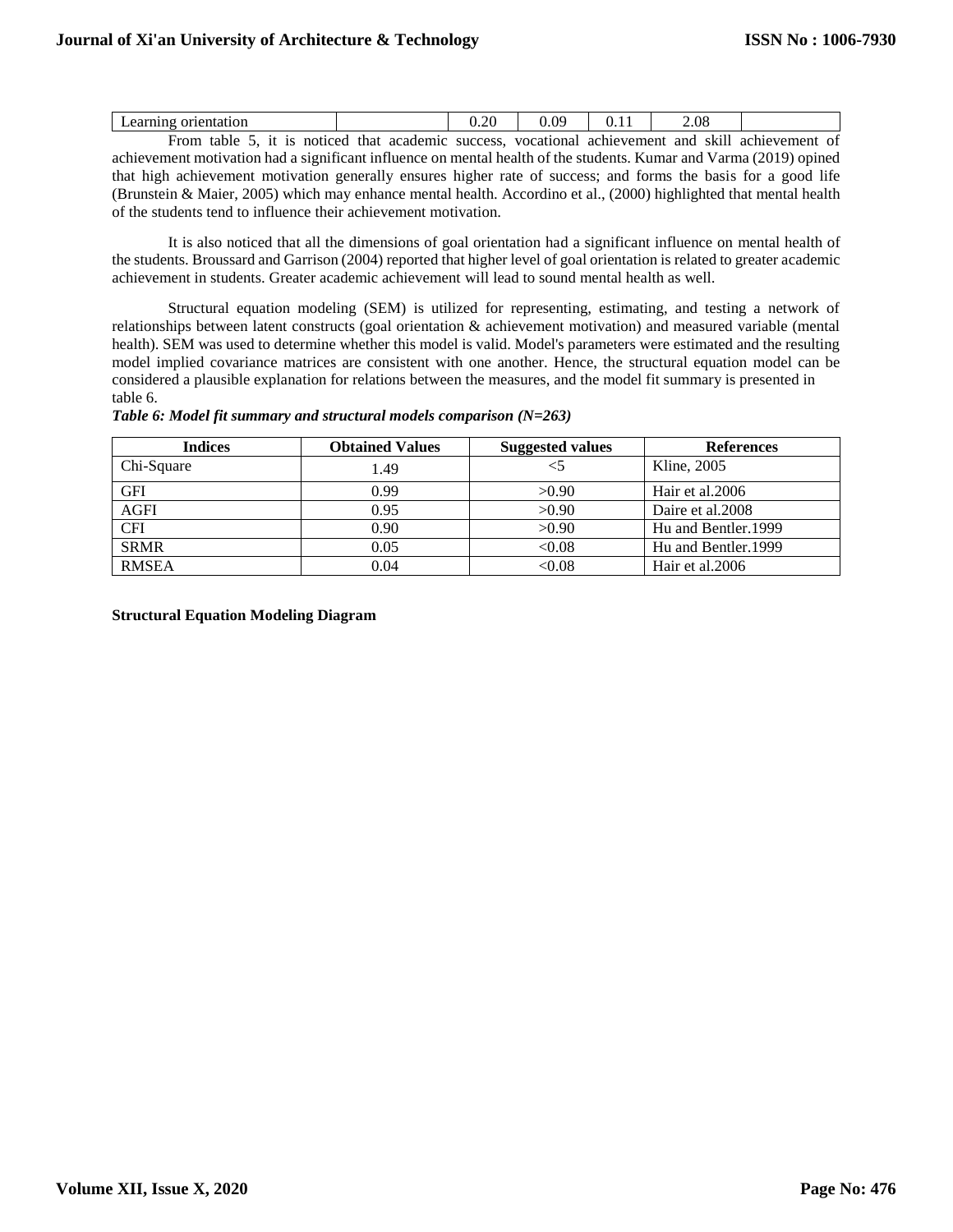

#### lines represent significant coefficients, dotted lines represent covariance values. **EXEC FIT in the model fit indicators were defined as a control of the model fit in the model of the model of the model fit in the model o** and  $\alpha$  satisfactory fit. It was found that all the indicators emerged with acceptable values:  $\alpha$ **Fig. 1: Summary of standardized path coefficient for the hypothesized code with full sample (263). Solid**

 $\sim$ 99; AGFI= 0.05. This model reveals the findings of the findings of correlation and  $\sim$ 

regression analysis indicating a structural and causal relationship among the variables. It is evident from the model that the social achievement and skill achievement have a stronger role in predicting mental health of the students.

## **IMPLICATIONS**

The findings of this study revealed that girls had lesser skills in social achievement. Life skills training may be provided to girls to overcome obstacles which in turn help them to enhance their social achievement. Also, girls had lesser performance approach and learning orientation. Training programs could be arranged to improve their approaching towards performance and orientation towards learning. Boys had displayed poor in academic success compared to girls. Schools can provide training through workshops to flourish them in their academics.

Further, it is found that girls had displayed poor quality mental health. Schools could be utilized as a promising platform for delivering mental health interventions to enhance their wellbeing. Learning orientation of students had a very less influence on mental health of students. Trained mental health professionals could be arranged to help the students. Teachers may provide students with challenging tasks to increase their goal oriented behaviour and achievement motivation which would result in the maintenance of better mental health.

## **REFERENCES**

Accordino, Denise B., Michael P. Accordino, and Robert B. Slaney. "An investigation of perfectionism, mental health, achievement, and achievement motivation in adolescents." *Psychology in the Schools* 37.6 (2000): 535-545.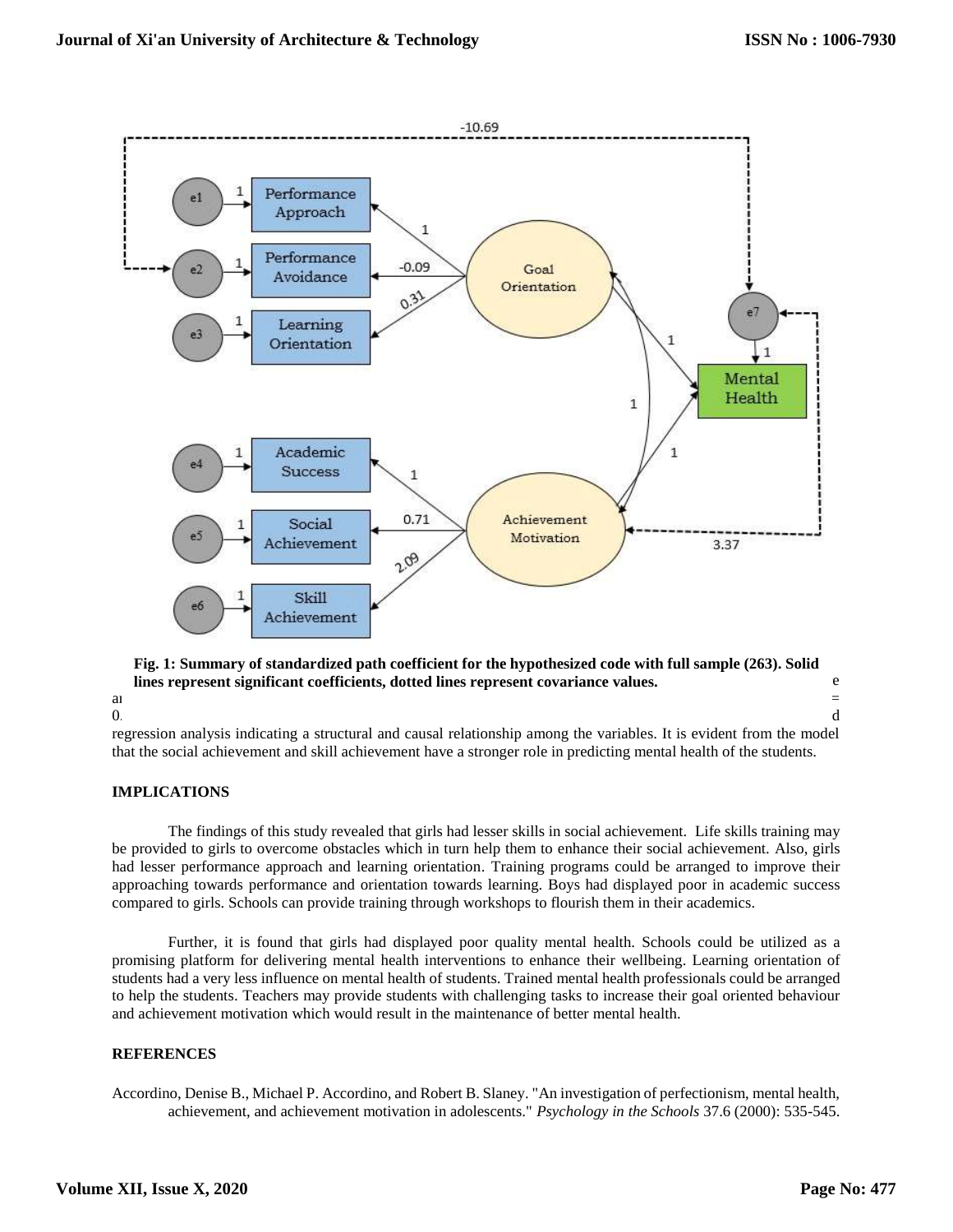- Adegboyega, Lateef Omotosho. "Influence of Achievement Motivation on Nigerian Undergraduates' Attitude towards Examination." *International Journal of Instruction* 11.1 (2018): 77-88.
- Afifi, Mustafa. "Gender differences in mental health." *Singapore medical journal* 48.5 (2007): 385.
- Ames, Carole. "Classrooms: Goals, structures, and student motivation." *Journal of educational psychology* 84.3 (1992): 261.
- Anand, Meenu. "Promoting mental health of school children: Indian reflections." *Indian Journal of Health and Wellbeing* 9.2 (2018): 292-295.
- Andrade, Tarcisio Matos de. "Drug use among young adolescents: prospects for prevention within the context of family relationships and education in the light of damage control principles and practices." *Ciencia & saude coletiva* 12.5 (2007): 1118-1120.
- Atkins, Marc S., et al. "School-based mental health services in urban communities." *Handbook of school mental health advancing practice and research*. Springer, Boston, MA, 2003. 165-178.
- Auerbach, Randy P., et al. "Mental disorders among college students in the World Health Organization world mental health surveys." *Psychological medicine* 46.14 (2016): 2955-2970.
- Bataineh, Marwan Zaid. "Academic stress among undergraduate students: the case of education faculty at King Saud University." *International interdisciplinary journal of education* 1.1033 (2013): 1-7.
- Best, John Hardin, and William Rabinowitz. *Encyclopedia of educational research*. Vol. 2. Free Press, 1982.
- Bouffard, Thérèse, et al. "The impact of goal orientation on self-regulation and performance among college students." *British journal of educational psychology* 65.3 (1995): 317-329.
- Broussard, Sheri Coates, and ME Betsy Garrison. "The relationship between classroom motivation and academic achievement in elementary‐school‐aged children." *Family and consumer sciences research journal* 33.2 (2004): 106-120.
- Brunstein, Joachim C., and Günter W. Maier. "Implicit and self-attributed motives to achieve: Two separate but interacting needs." *Journal of personality and social psychology* 89.2 (2005): 205.
- Catalano, Richard F., et al. "The importance of bonding to school for healthy development: Findings from the Social Development Research Group." *Journal of school health* 74 (2004): 252-261.
- Deasy, Richard J. *Critical links: Learning in the arts and student academic and social development*. Arts Education Partnership, One Massachusetts Ave., NW, Suite 700, Washington, DC 20001-1431. Web site: http://www. aep-arts. org/., 2002.
- Del Castillo, José A. García. "Technological addictions: The rise of social networks/Adicciones tecnológicas: El auge de las redes sociales." *Health and Addictions/Salud y drogas* 13.1 (2013).
- Dimitrov, B. G. A. "A study on the impact of Academic Stress among college students in India." *Ideal Research: An International Multidisciplinary* 2.4 (2017): 21-34.
- Elliot, Andrew J., et al. "Achievement goals, performance contingencies, and performance attainment: An experimental test." *Journal of educational psychology* 97.4 (2005): 630. DOI: <http://dx.doi.org/10.1037/0022-0663.97.4.630>
- Esteve, Edgar Bresó. *Well-being and performance in academic settings: The predicting role of self-efficacy*. Diss. Universitat Jaume I, Departament de Psicologia Evolutiva, Educativa, Social i Metodologia, 2008.
- Fuchs, Lynn S., et al. "Enhancing third-grade student'mathematical problem solving with self-regulated learning strategies." *Journal of educational psychology* 95.2 (2003): 306.
- Furnham, Adrian, et al. "Individual difference predictors of creativity in Art and Science students." *Thinking skills and creativity* 6.2 (2011): 114-121.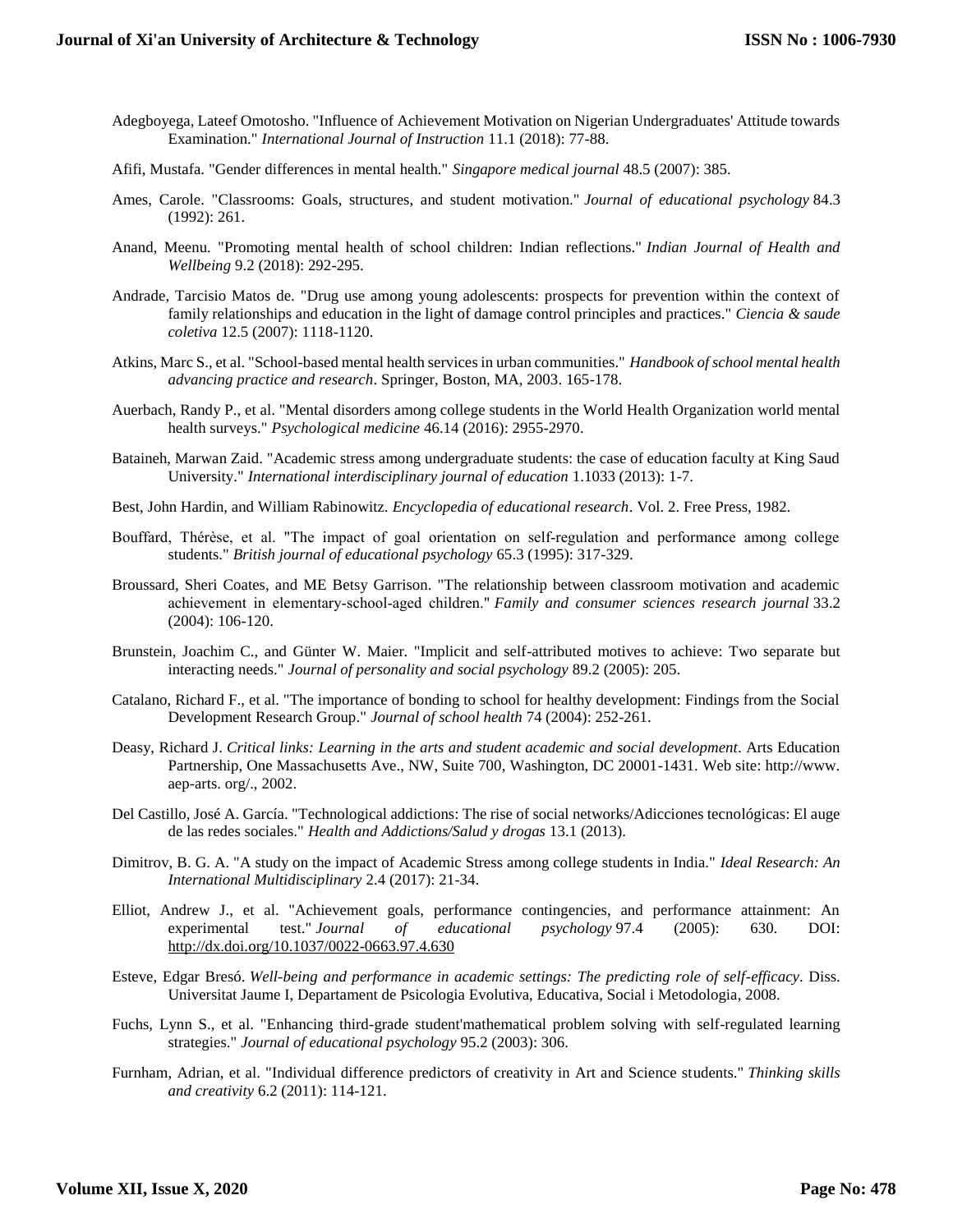Galderisi, Silvana, et al. "Toward a new definition of mental health." *World Psychiatry* 14.2 (2015): 231.

- Glaser, Cornelia, and Joachim C. Brunstein. "Improving fourth-grade students' composition skills: Effects of strategy instruction and self-regulation procedures." *Journal of educational psychology* 99.2 (2007): 297.
- Howse, Robin B., et al. "Motivation and self-regulation as predictors of achievement in economically disadvantaged young children." *The Journal of Experimental Education* 71.2 (2003): 151-174.
- JA, Gómez Fraguela. "Alcohol drinking parties and consumption of alcohol and other drugs in youth." *Psicothema* 20.2 (2008): 211-217.
- Järvenoja, Hanna. *Socially shared regulation of motivation and emotions in collaborative learning*. University of Oulu, 2010.
- Kadhiravan, S. "Self-regulated learning of adolescents in relation to their achievement motivation." *Journal of Psychosocial Research* 7.2 (2012).
- Kosky, Robert, and Judy Hardy. "Mental health: is early intervention the key?." *Medical Journal of Australia* 156.3 (1992): 147-148.
- Kouzma, Nadya M., and Gerard A. Kennedy. "Self-reported sources of stress in senior high school students." *Psychological reports* 94.1 (2004): 314-316.
- Kumar, Rajesh, and Beenu Varma. "MENTAL HEALTH, FAMILY ENVIRONMENT, ACHIEVEMENT MOTIVATION AND ACADEMIC ACHIEVEMENT: A CORRELATIONAL STUDY." *Indian Journal of Applied Research* 9.9 (2019).
- Kumar, Rajesh, and Beenu Varma. "MENTAL HEALTH, FAMILY ENVIRONMENT, ACHIEVEMENT MOTIVATION AND ACADEMIC ACHIEVEMENT: A CORRELATIONAL STUDY." *Indian Journal of Applied Research* 9.9 (2019).
- Lamers, Sanne MA, et al. "Evaluating the psychometric properties of the mental health continuum‐short form (MHC‐ SF)." *Journal of clinical psychology* 67.1 (2011): 99-110.
- Levitt, Jessica Mass, et al. "Early identification of mental health problems in schools: The status of instrumentation." *Journal of School Psychology* 45.2 (2007): 163-191.
- Liao, Hsiang-Ann, Anita Cuttita Ferdenzi, and Margot Edlin. "Motivation, self-regulated learning efficacy, and academic achievement among international and domestic students at an urban community college: A comparison." *The Community College Enterprise* 18.2 (2012): 9.
- Martinez, Paul. *Improving Student Retention and Achievement: What Do We Know and What Do We Need To Find out? LSDA Reports*. Learning and Skills Development Agency, Regent Arcade House, 19-25 Argyll Street, London W1F 7LS, United Kingdom, England (Reference no. A1195), 2001.
- McGregor, Holly A., and Andrew J. Elliot. "Achievement goals as predictors of achievement-relevant processes prior to task engagement." *Journal of Educational Psychology* 94.2 (2002): 381.
- Mortier, Philippe, et al. "The impact of lifetime suicidality on academic performance in college freshmen." *Journal of affective disorders* 186 (2015): 254-260.
- Nicholls, John G. "Achievement motivation: Conceptions of ability, subjective experience, task choice, and performance." *Psychological review* 91.3 (1984): 328.
- Nuthana, P. G., and Ganga V. Yenagi. "Influence of study habits, self-concept on academic achievement of boys and girls." *Karnataka Journal of Agricultural Sciences* 22.5 (2009): 1135-1138.
- Pant, Naveen, and Sunil K. Srivastava. "The impact of spiritual intelligence, gender and educational background on mental health among college students." *Journal of religion and health* 58.1 (2019): 87-108.
- Patrick, Helen, Allison M. Ryan, and Avi Kaplan. "Early adolescents' perceptions of the classroom social environment, motivational beliefs, and engagement." *Journal of educational psychology* 99.1 (2007): 83.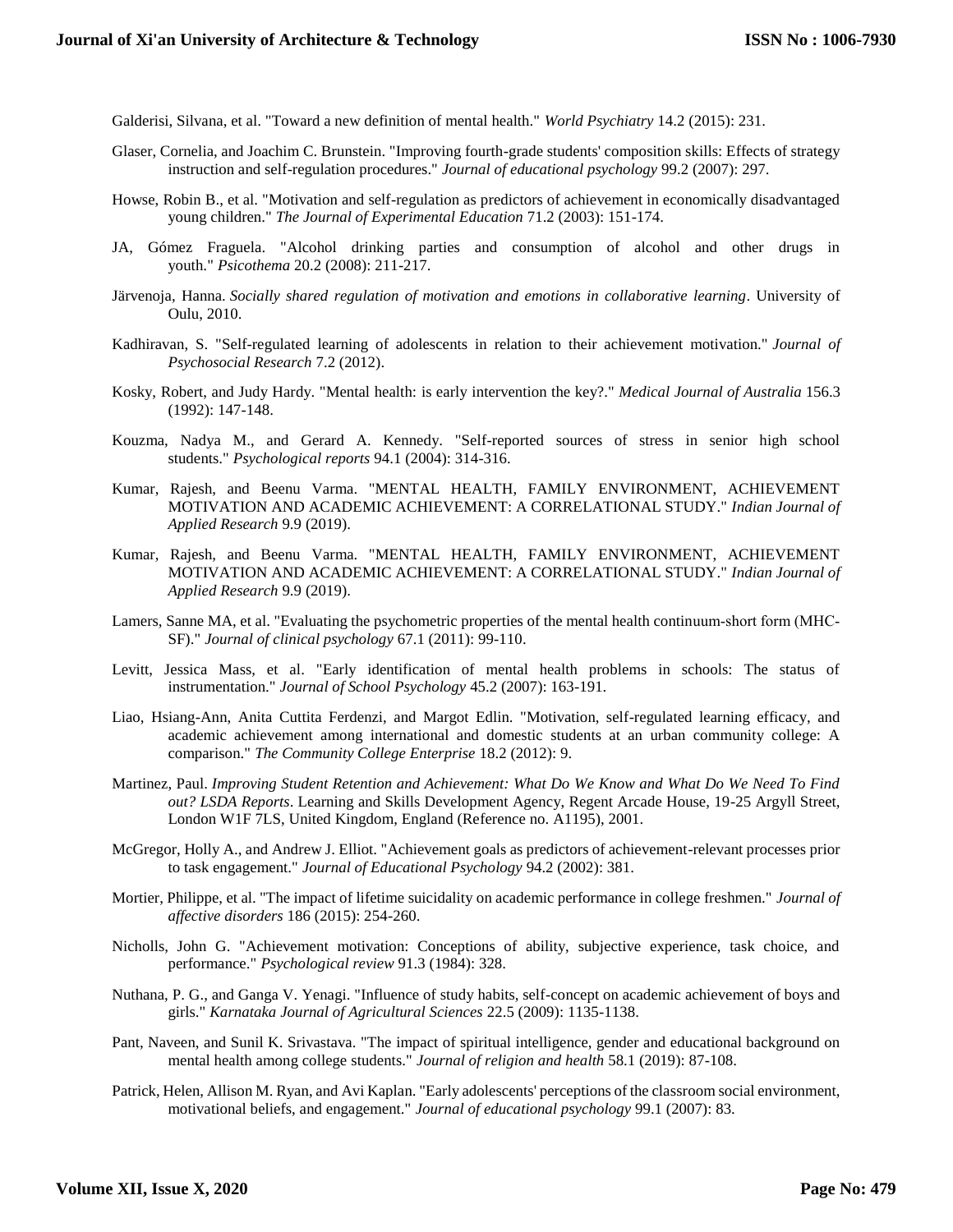- Perkins, Robert. *The high school transcript study: A decade of change in curricula and achievement, 1990-2000*. National Center for Education Statistics, US Department of Education, Institute of Education Sciences, 2004.
- Pintrich, Paul R. "Multiple goals, multiple pathways: The role of goal orientation in learning and achievement." *Journal of educational psychology* 92.3 (2000): 544.
- Pomerantz, Eva M., Ellen Rydell Altermatt, and Jill L. Saxon. "Making the grade but feeling distressed: Gender differences in academic performance and internal distress." *Journal of educational psychology* 94.2 (2002): 396.
- Rickwood, Debra, et al. "Young people's help-seeking for mental health problems." *Australian e-journal for the Advancement of Mental health* 4.3 (2005): 218-251.
- Ringeisen, Heather, Kelly Henderson, and Kimberly Hoagwood. "Context matters: Schools and the "research to practice gap" in children's mental health." *School Psychology Review* 32.2 (2003): 153-168.
- Ruppert, Sandra S. *Critical evidence: How the arts benefit student achievement*. National Assembly of State Arts Agencies. 1029 Vermont Avenue NW, Washington, DC 20005, 2006.
- Ryan, Allison M., and Sungok Serena Shim. "Social achievement goals: The nature and consequences of different orientations toward social competence." *Personality and Social Psychology Bulletin* 32.9 (2006): 1246-1263. DOI: [https://doi.org/10.1177/0146167206289345.](https://doi.org/10.1177/0146167206289345)
- Salanova, Marisa, Isabel M. Martínez, and Susana Llorens. "A more "positive" look at occupational health from positive organizational psychology during crisis times: Contributions from the WoNT research team." *Papeles del psicólogo* 35.1 (2014): 22-30.
- Salle, Tamika La, et al. "An examination of school climate, victimization, and mental health problems among middle school students self-identifying with emotional and behavioral disorders." *Behavioral disorders* 43.3 (2018): 383-392.
- Sbicigo, Juliana Burges, and Débora Dalbosco Dell'Aglio. "Contextual variables associated with psychosocial adjustment of adolescents." *The Spanish Journal of Psychology* 16 (2013).
- Sideridis, Georgios D. "Performance approach-avoidance motivation and planned behavior theory: Model stability with Greek students with and without learning disabilities." *Reading & Writing Quarterly* 21.4 (2005): 331- 359.
- Torrance, Mark, Raquel Fidalgo, and Jesús-Nicasio García. "The teachability and effectiveness of cognitive selfregulation in sixth-grade writers." *Learning and instruction* 17.3 (2007): 265-285.
- Usán, Pablo, Carlos Salavera, and Pilar Teruel. "School motivation, goal orientation and academic performance in secondary education students." *Psychology Research and Behavior Management* 12 (2019): 877.
- Van Dyck, C., Frese, M., Baer, M., & Sonnentag, S. (2005). Organizational error management culture and its impact on performance: a two-study replication. *Journal of applied psychology*, *90*(6), 1228.
- VandeWalle, Don. "Development and validation of a work domain goal orientation instrument." *Educational and psychological measurement* 57.6 (1997): 995-1015.
- VandeWalle, Don. "Development and validation of a work domain goal orientation instrument." *Educational and psychological measurement* 57.6 (1997): 995-1015.
- Waghmare, Ramesh D. "A comparative study of mental health among BA, B. Com and B. Sc. college students." (2019).
- Waterman, Alan S. "Two conceptions of happiness: Contrasts of personal expressiveness (eudaimonia) and hedonic enjoyment." *Journal of personality and social psychology* 64.4 (1993): 678.